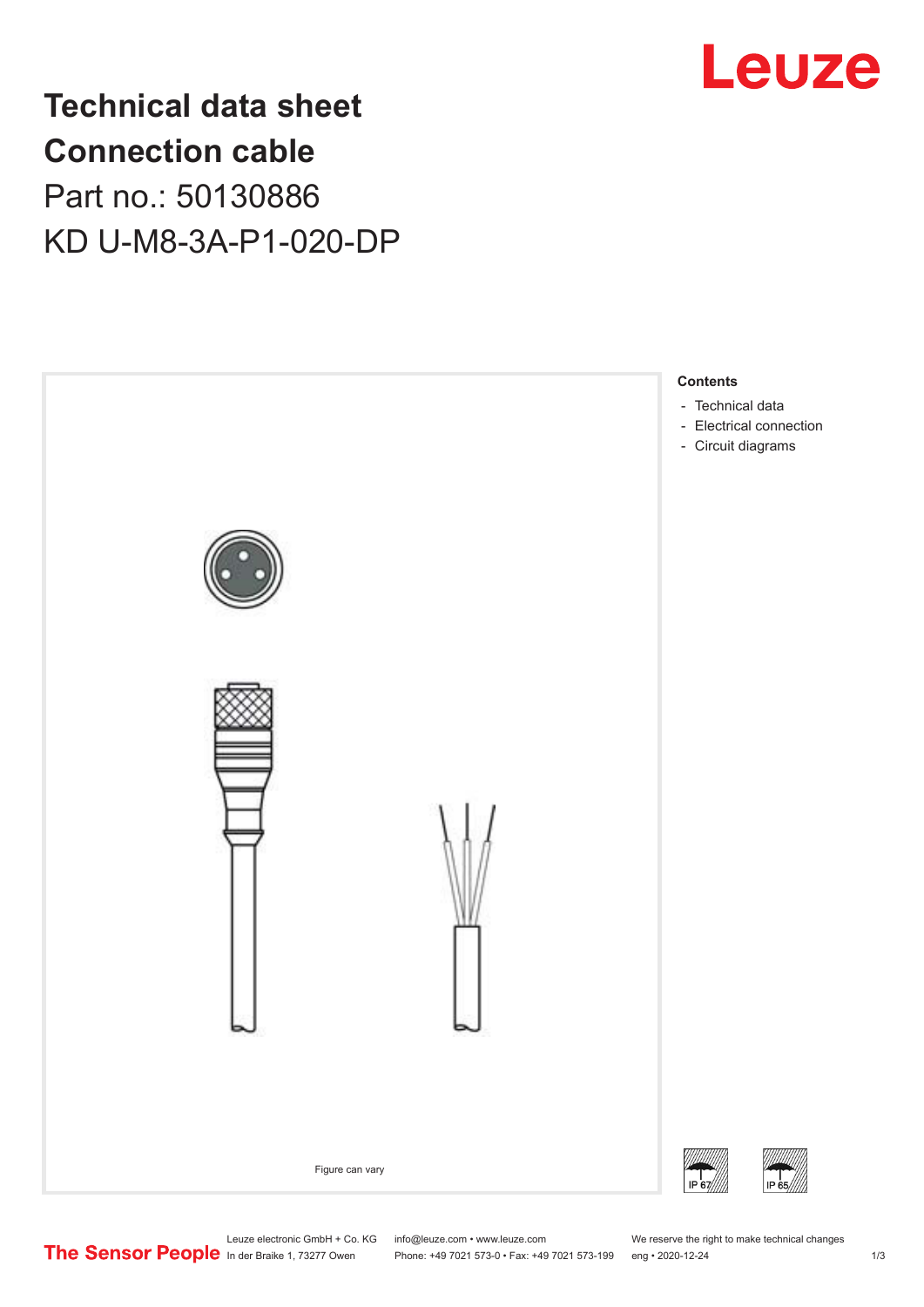## <span id="page-1-0"></span>**Technical data**

#### **Electrical data**

**Performance data Operating voltage** 24 V DC ±25%

#### **Connection**

| <b>Connection 1</b>                             |                                                                                                                                                                                                                                |
|-------------------------------------------------|--------------------------------------------------------------------------------------------------------------------------------------------------------------------------------------------------------------------------------|
| <b>Type of connection</b>                       | Connector                                                                                                                                                                                                                      |
| <b>Thread size</b>                              | M <sub>8</sub>                                                                                                                                                                                                                 |
| <b>Type</b>                                     | Female                                                                                                                                                                                                                         |
| Handle body material                            | <b>PUR</b>                                                                                                                                                                                                                     |
| No. of pins                                     | $3 - pin$                                                                                                                                                                                                                      |
| Version                                         | Axial                                                                                                                                                                                                                          |
| <b>Connector, LED</b>                           | Yes                                                                                                                                                                                                                            |
| Lock                                            | Screw fitting, nickel-plated diecast zinc,<br>recommended torque 0.6 Nm, self-<br>locking                                                                                                                                      |
| <b>Connection 2</b>                             |                                                                                                                                                                                                                                |
| <b>Type of connection</b>                       | Open end                                                                                                                                                                                                                       |
|                                                 |                                                                                                                                                                                                                                |
| Cable properties<br><b>Number of conductors</b> |                                                                                                                                                                                                                                |
| Wire cross section                              | 3 Piece(s)<br>$0.25$ mm <sup>2</sup>                                                                                                                                                                                           |
| <b>AWG</b>                                      | 24                                                                                                                                                                                                                             |
|                                                 | <b>Black</b>                                                                                                                                                                                                                   |
| Sheathing color<br><b>Shielded</b>              | <b>No</b>                                                                                                                                                                                                                      |
| Silicone-free                                   | Yes                                                                                                                                                                                                                            |
| Cable design                                    | Connection cable (open on one end)                                                                                                                                                                                             |
| Cable diameter (external)                       | $4.3 \text{ mm}$                                                                                                                                                                                                               |
| Cable length                                    | 2.000 mm                                                                                                                                                                                                                       |
| <b>Sheathing material</b>                       | <b>PUR</b>                                                                                                                                                                                                                     |
| <b>Wire insulation</b>                          | <b>PUR</b>                                                                                                                                                                                                                     |
| Traverse rate                                   | Max. 3.3 m/s with horiz. traverse path of                                                                                                                                                                                      |
|                                                 | 5m and and max acceleration of 5m/s <sup>2</sup>                                                                                                                                                                               |
| Suitability for drag chains                     | Yes                                                                                                                                                                                                                            |
| Properties of the outer sheathing               | Free of CFC, cadmium, silicone, halogen<br>and lead, matt, low-adhesion, abrasion-<br>resistant, easily machine-processable                                                                                                    |
| Resistance of the outer sheathing               | Hydrolysis and microbe resistant, good<br>oil, gasoline and chemical resistance in<br>accordance with VDE 0472 part 803 test<br>B. flame retardant in accordance with UL<br>1581 VW1 / CSA FT1 / IEC 60332-1.<br>IEC 60332-2-2 |
| <b>Torsion suitability</b>                      | ±180° / m (max. 2 mio. cycles with 35<br>cycles / min)                                                                                                                                                                         |

# Leuze

#### **Mechanical data**

| <b>Width across flats</b>                                       | $9 \text{ mm}$           |
|-----------------------------------------------------------------|--------------------------|
| <b>Bending cycles</b>                                           | 5,000,000 Piece(s)       |
| Bending radius, flexible laying, min.                           | Min. 10 x cable diameter |
| Bending radius, stationary laying, min. Min. 5 x cable diameter |                          |
|                                                                 |                          |

#### **Operation and display**

| <b>Number of LEDs</b>                             | 1 Piece(s) |
|---------------------------------------------------|------------|
| <b>Environmental data</b>                         |            |
| Ambient temperature, operation,<br>flexible use   | $-2580 °C$ |
| Ambient temperature, operation,<br>stationary use | $-4080 °C$ |

#### **Certifications**

#### **Classification**

| <b>Customs tariff number</b> | 85444290 |
|------------------------------|----------|
| eCl@ss 5.1.4                 | 27279201 |
| eCl@ss 8.0                   | 27279218 |
| eCl@ss 9.0                   | 27060311 |
| eCl@ss 10.0                  | 27060311 |
| eCl@ss 11.0                  | 27060311 |
| <b>ETIM 5.0</b>              | EC001855 |
| <b>ETIM 6.0</b>              | EC001855 |
| <b>ETIM 7.0</b>              | EC001855 |

## **Electrical connection**

#### **Connection 1**

| Type of connection    | Connector                                                                             |
|-----------------------|---------------------------------------------------------------------------------------|
| <b>Thread size</b>    | M <sub>8</sub>                                                                        |
| <b>Type</b>           | Female                                                                                |
| Handle body material  | <b>PUR</b>                                                                            |
| No. of pins           | $3 - pin$                                                                             |
| Version               | Axial                                                                                 |
| <b>Connector, LED</b> | Yes                                                                                   |
| Lock                  | Screw fitting, nickel-plated diecast zinc, recommended<br>torque 0.6 Nm, self-locking |